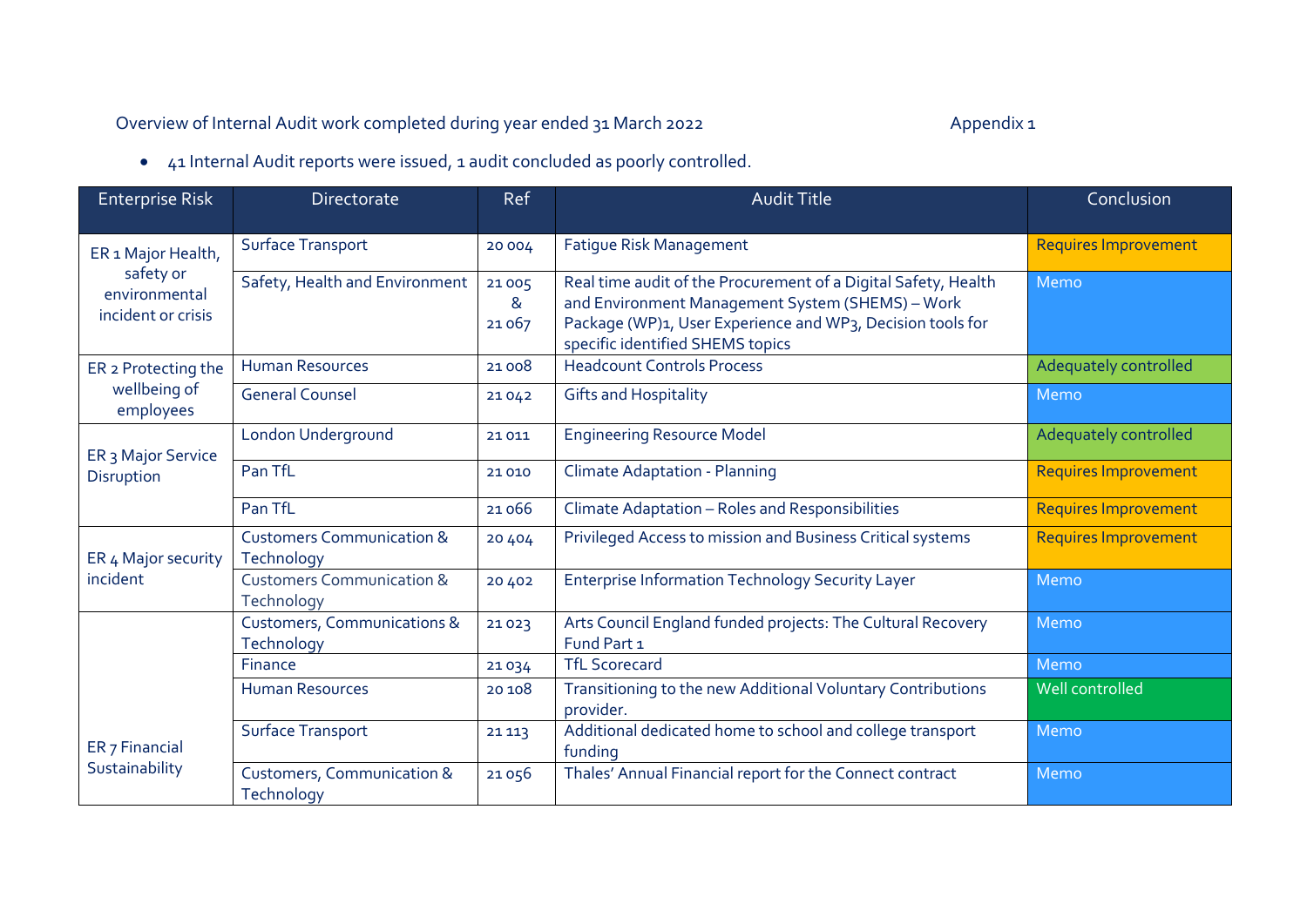| <b>Enterprise Risk</b>                                    | <b>Directorate</b>                                  | Ref      | <b>Audit Title</b>                                                                       | Conclusion                  |
|-----------------------------------------------------------|-----------------------------------------------------|----------|------------------------------------------------------------------------------------------|-----------------------------|
|                                                           | <b>Customers, Communication &amp;</b><br>Technology | 21024    | Arts Council England funded projects: The Cultural Recovery<br>Fund Part 2               | Memo                        |
|                                                           | Finance                                             | 20612    | Management of the Procurement and Supply Chain<br>Improvement Programme - Phase 1        | Adequately controlled       |
|                                                           | Finance                                             | 21025    | <b>Bank reconciliations</b>                                                              | Well controlled             |
|                                                           | <b>Customers, Communication &amp;</b><br>Technology | 21026    | Clean Mobile Energy $-7$ <sup>th</sup> review                                            | Memo-grant<br>certification |
|                                                           | Finance                                             | 20611    | <b>Tenant billing</b>                                                                    | <b>Requires Improvement</b> |
|                                                           | <b>Surface Transport</b>                            | 21064    | Additional dedicated home to school and college transport<br>funding $-$ part $2$        | Adequately controlled       |
|                                                           | <b>Customers, Communication &amp;</b><br>Technology | 21032    | Fixed asset accounting                                                                   | Adequately controlled       |
|                                                           | <b>Chief Capital Officer</b>                        | 21060    | Management of Defined Costs - Track programme contract                                   | <b>Requires Improvement</b> |
|                                                           | <b>Procurement &amp; Commercial</b>                 | 21058    | Governance of Single Source requests                                                     | <b>Requires Improvement</b> |
|                                                           | <b>Procurement &amp; Commercial</b>                 | 21059    | <b>Governance of Contract Variations</b>                                                 | <b>Requires Improvement</b> |
|                                                           | <b>Chief Customer and Strategy</b><br>Officer       | 21028    | Commercial Development's asset management asset strategy to<br>maximise secondary income | <b>Requires Improvement</b> |
|                                                           | <b>Chief People Officer</b>                         | 21031    | <b>Pensioner Payroll</b>                                                                 | Adequately controlled       |
| ER 10 Inability to<br>support new ways<br>of working      | <b>Customers, Communication &amp;</b><br>Technology | 20 4 0 5 | Digital accessibility TfL                                                                | Adequately controlled       |
| ER 13 Governance<br>and controls<br>suitability           | <b>Customers, Communication &amp;</b><br>Technology | 20 4 0 3 | Compliance with General Data Protection Regulation -<br><b>Concessions System</b>        | Adequately controlled       |
| R <sub>13</sub> Governance<br>and controls<br>suitability | <b>Surface Transport</b>                            | 20 006   | <b>Bus Service Delivery Model</b>                                                        | Poorly controlled           |
|                                                           | <b>General Counsel</b>                              | 21055    | Department for Business, Energy, and Industrial Strategy (BEIS)<br>white paper           | Memo                        |
|                                                           | <b>General Counsel</b>                              | 21063    | <b>Declaration of Interests</b>                                                          | <b>Requires Improvement</b> |